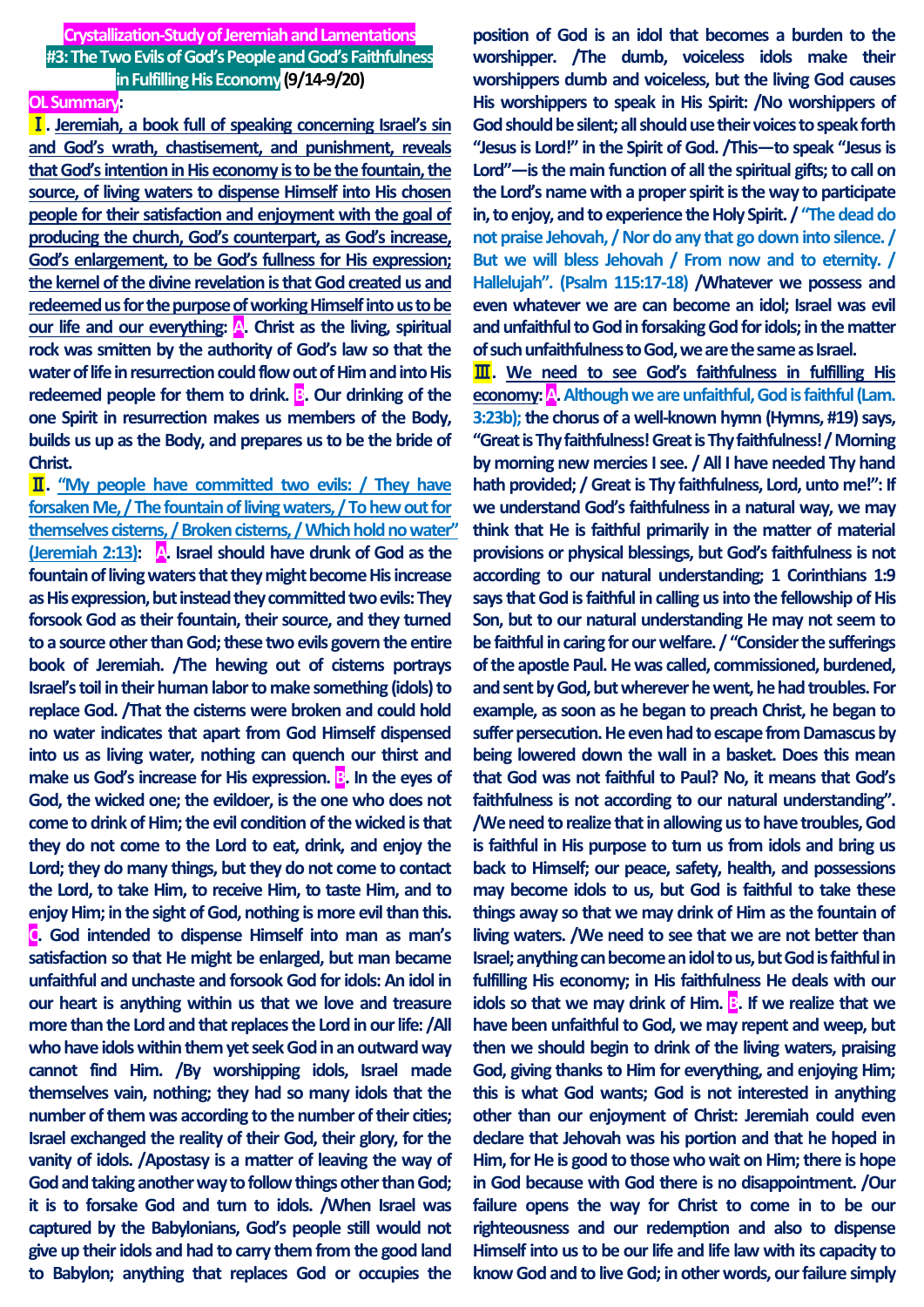**prepares and opens the way for Christ to come in so that He may be exalted in and through us to be our centrality and universality. /Every believer, whether presently weak or strong, will be a constituent of the New Jerusalem, and everyone there will be mature. /Therefore, we should not be dismayed or discouraged; rather, we should be encouraged and comforted with the God of all comfort and encouragement.**

### **CP1:** God's economy is for us to come to God as the source **of the living water, to drink the living water and to flow it out.**

**Exo. 17:6 I will be standing before you there upon the rock in Horeb; and youshall strike the rock, and water will come out of it so that the people may drink. And Moses did so… Rev. 22:1 And he showed me a river of water of life, bright as crystal, proceeding out of the throne of God and of the**  Lamb in the middle of its street. **OL1**: Jeremiah, a book full of **speaking concerning Israel's sin and God's wrath, chastisement, and punishment, reveals that God's intention in His economy is to be the fountain, the source, of living waters to dispense Himself into His chosen people for their satisfaction and enjoyment with the goal of producing the church, God's counterpart, as God's increase, God's enlargement, to be God's fullness for His expression.**

**The entire Bible, including the book of Jeremiah, was written for God's economy. My burden in this life-study of Jeremiah is that you would see what the Lord has shown me from the Word concerning God's economy. If you see this vision, your life will be affected, and the Lord's recovery will be enriched.** 

**In Jeremiah 2:13 we have God's word to Israel, the elect of Jehovah, concerning two evils which they have committed. God's intention in His economy is to be the fountain, the source, of living waters to satisfy His chosen people for their enjoyment.**

**The Spirit flows through the smitten Christ, through the Christ typified by the cleft rock. This flowing includes Christ's humanity, human living, and death. We cannot taste, experience, or enjoy the Lord's humanity except by the flowing of the living water within us. The more we drink this water, the more we experience and enjoy Christ's humanity, human living, and death. The Spirit as the water of life flows in resurrection with the power of Christ's resurrection, with Christ's ascension, and with Christ's enthronement, comprising glorification, lordship, and headship.**

**The flowing of the water of life in resurrection is for the formation of the Body of Christ. Because we all drink of the same Spirit, we can be one Body. Drinking of the one Spirit in resurrection makes us members of the Body and builds us up as the Body. The flowing of the living water in resurrection is also for the preparation of the bride of Christ.**

# **Application to new ones, Youth/College students**

**The entire Bible reveals God's economy in which God is the fountainof the living water, overflowed in His Son as the springs, and His Spirit like the flowing of the river reaches men and enter into believers, flows from the spirit within to** 

**every part of hearts to transformthem and build the church to reach the New Jerusalem. When you are young, please see the vision of God's economy. This vision can controland direct your whole life.**

**Don't think that God's economy is just something that is only for the time of meetings. Rather, please link God's economy with all things in your whole life. Link your education, your career, your family, your future marriage, and everything else to God's economy, not your own plans. Nehemiah had led the rebuilding of the temple and the walls, and because of the fact that he had completed it, he was able to say at the end, Remember me, O my God, for good. (Nehemiah13:31)If you live in God's economy, you will always have the flowing of the Spirit as the living water, and you will have joy, satisfaction and peace. But if you forsake God, as the fountain of the living water, and hew out for yourself broken cisterns, you will live under God's wrath, His punishment.**

**Testimony of an American coworker: "When I was young, I enjoyed my church life in Los Angeles. My school scores were very good, so I planned to take anexaminations of UC Berkeley, one of the top universities in the country. Before I applied to the university, I asked Brother Lee which university I should apply to, 'Go to UCLA because there is campus work there.' he recommended me. Though I thought at the beginning, 'Why do I have to go to a lower level university?' I followed Brother Lee's advice and went to UCLA, and then I got involved in the campus work and learned a lot. I was blessed to think and act even in the matter of academic path in connection with God's economy.**

**Brother's testimony: "When I was working as a director at the largest medical device company in the Kansai region, because my performance was good, I was persistently asked many times to come to the Tokyo headquarters to be promoted. However I declined them for the church life. I also received offers from a number of companies in Tokyo to work on good terms, but I turned them all down. Most of the positions at foreign companies in Kansai were almost below managers, with very few positions for directors and none for vice presidents (VPs) at all. In Kansai, I was not in Executive Position and it was difficult for me to advance my career, so I realized that the way of my church life was a narrow one. At that time, I received an offer from a foreign company headquartered in Osaka. The conditions of the company were almost the same as those from that Tokyo company, but after an interview with me, they raised the Position to VP. I moved to this company under the Lord's leading. My choices were also limited by the vision of God's economy and the vision of practicing church life, and I ended up working at this company. The last three years after my entering, I was able to work in obviously better conditions than I would have in Tokyo."**

**You should never despise yourself just because you are young. God esteems you. Jeremiah1:7 But Jehovah said to me, do not say, I am a youth; For everywhere I send you,**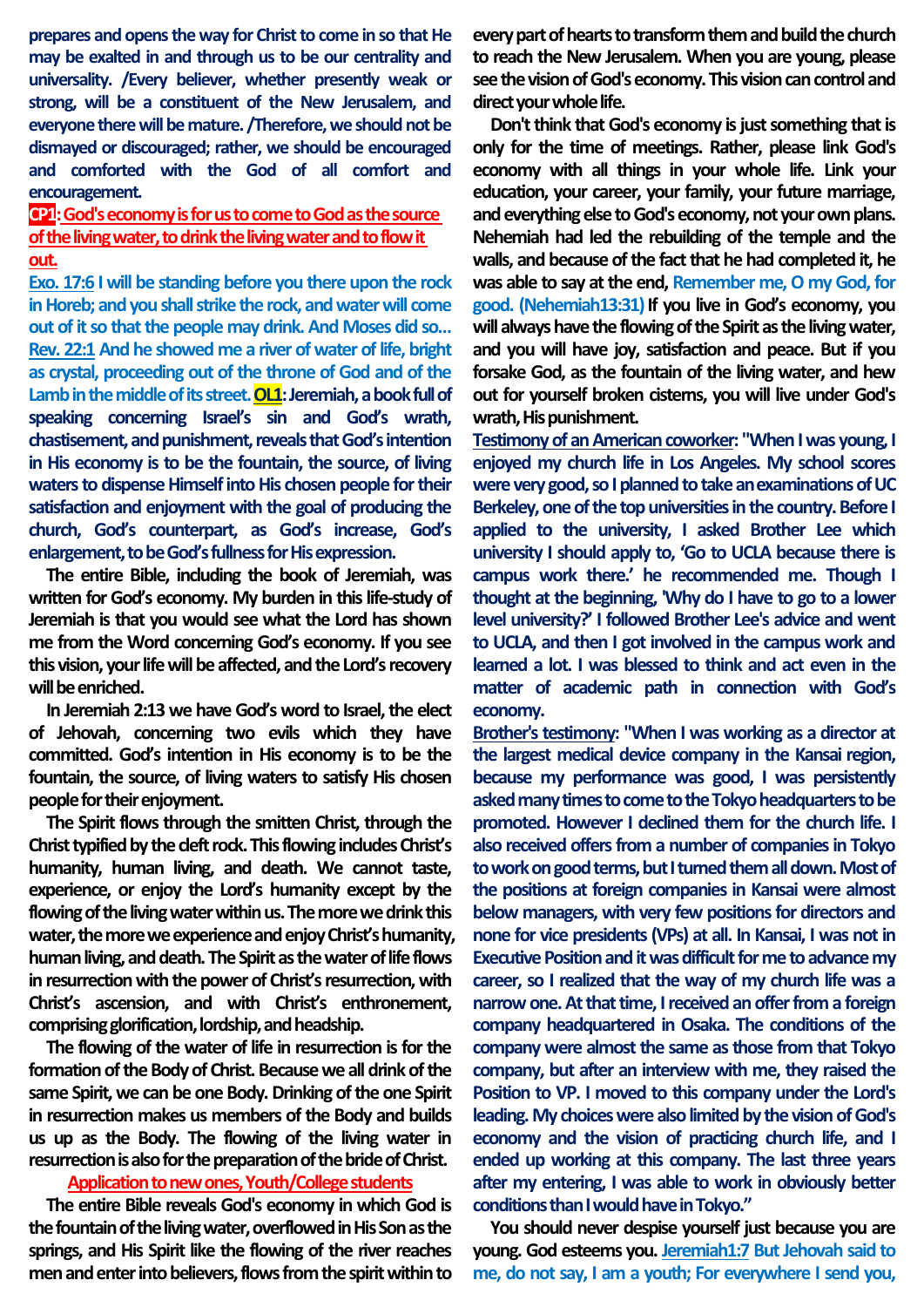**you shall go; And everything I command you, you shall speak. If you linkyourself with God's economy and continue drinkingand flowing out the living water in church life at all stages in your life beginning with your youth, your whole life will be the life of the New Jerusalem.**

**Prayer: "Oh Lord Jesus, I link my education, my career, my family, my future marriage etc. every stage of my whole life with God's economy. I come to God as the fountain of living water, drink and flow out the living water. If I do not drink the living water and forsake God as the fountain of the living water, I will be forced to live under God's wrath, chastisement and punishment. Lord, let me keep drinking and flowingout the living water in God'seconomy. Protect my whole life. Amen!"** 

**CP2:Two evils of God's people: ①Forsaking God as the fountain of living waters, ②Hew out for themselves broken cisterns**

**John 4:13-14 Jesus answered and said to her, Everyone who drinks of this water shall thirst again, but whoever drinks of the water that I will give him shall by no means thirst forever; but the water that I will give him will become in him a fountain of water springing up into eternal life. Jer. 2:13 For My people have committed two evils: They have forsaken Me, the fountain of living waters, to hew out for themselves cisterns, broken cisterns, which hold no water. Eze. 14:3 Son of man, these men have set up their idols in their hearts…**

**OL1:** In the eyes of God, the wicked one, the evildoer, is the **one who does not come to drink of Him; the evil condition of the wicked is that they do not come to the Lord to eat, drink, and enjoy the Lord; they do many things, but they do not come to contact the Lord, to take Him, to receive Him, to taste Him, and to enjoy Him; in the sight of God, nothing is more evil than this. OL2: God intended to dispense Himself into man as man's satisfaction so that He might be enlarged, but man became unfaithful and unchaste and forsook God for idols. OL3: An idol in our heart is anything within us that we love and treasure more than the Lord and that replaces the Lord in our life. OL4:No worshippers of God should be silent; all should use their voices to speak forth "Jesus is Lord!" in the Spirit of God. OL5:** Israel was evil and unfaithful to God in forsaking God **for idols; in the matter of such unfaithfulness to God, we**  are the same as Israel.

**The first evil of Israel was to forsake Jehovah, the fountain of living waters….In the book of Jeremiah, Jehovah God considers Himself a husband to His beloved elect, Israel, and Israel a wife to Him. Jeremiah 2:1-3:5may thus be regarded as a conversation between a husband and wife. "Go and cry in the ears of Jerusalem, saying, Thus says Jehovah: / I remember concerning you the kindness of your youth, / The love of your bridal days, / When you followed after Me in the wilderness, / In a land that was not sown". There was a bridal day, a wedding day, for Jehovah and Israel, and Jehovah, the Husband, still remembered that day of love.** 

**Israel's second evil was to hew out for themselves cisterns, broken cisterns, which hold no water. The word … portraying Israel's toil in making something to replace God as the fountain of living waters. To hew out a cistern from rock is very hard labor. Then the cistern may become broken. Once a cistern is broken, the water in it leaks out. This is a picture of human labor and enterprise. We may labor to get something for ourselves, but then our "cistern" develops a crack, and we lose whatever we have gained. Israel chose many idols, which are of no benefit, to replace the unique God, who is their glory.**

## **Rom. 1:23 And changed the glory of the incorruptible God into the likeness of an image of corruptible man and of birds and four-footed animals and reptiles.**

#### **Application: Businessperson/ Graduate student**

**Although you need to work diligently in the Lord, you shouldn't love your business or degree more than the Lord. For example, some saints rely on the Lord and the saints before they get degree or job, but once they get them, they say as if they got them by themselves and give glory to them and do not thank the Lord nor the saints. This is to forsake God and turn to the idols. They don't love the Lord Himself but love the material blessings that God has given to them. They are hewing out the broken cisterns like self-love with pride, degree and job and possessing idolsin their heart.** 

**Brother's testimony**:**When I got engaged to my wife, one sister in her locality told me "you are blessed because her family is rich". I was offended in my heart and said "I don't understand what you are saying. Do you think the child of God like me would choose spouse for money?". After getting married, every time we purchase the meeting hall atMotoyama (2000), Uozaki (2004), Rokko (2008), we got great financial support from her family. If I was trying to marry her for her money, I could not have been able to marry because my heart was not pure. But I had no thought about money so I could get married. And because of the union of the marriage, not only the wife but all the financial riches also followed me. "Blessed are the pure in heart, for they shall see God.(Matt. 5:8)". "But we all with unveiled face, beholding and reflecting like a mirror the glory of the Lord, are being transformed into the same image from glory to glory, even as from the Lord Spirit.(**  $\mathbb I$ **Cor. 3:18)" I was enjoying the living waters in the church life, so my heart became pure and I was beholding God. I can testify that I could understand clearly that the most important point of marriage is "to love my wife" because I was beholding God,**

**Prayer**:**"Oh Lord Jesus, although I work diligently in the Lord, I should not love my degree, job more than the Lord. That is to hew out broken cistern and to worship the idols turning my heart away from the Lord. Lord, purify my heart and let me love You with the love of the days of Your bride. Israel has forsaken God and turn to idols and were evil toward God and not faithful. This was a warning to me. Lord Jesus, I open to You and trust in You. Save me from**